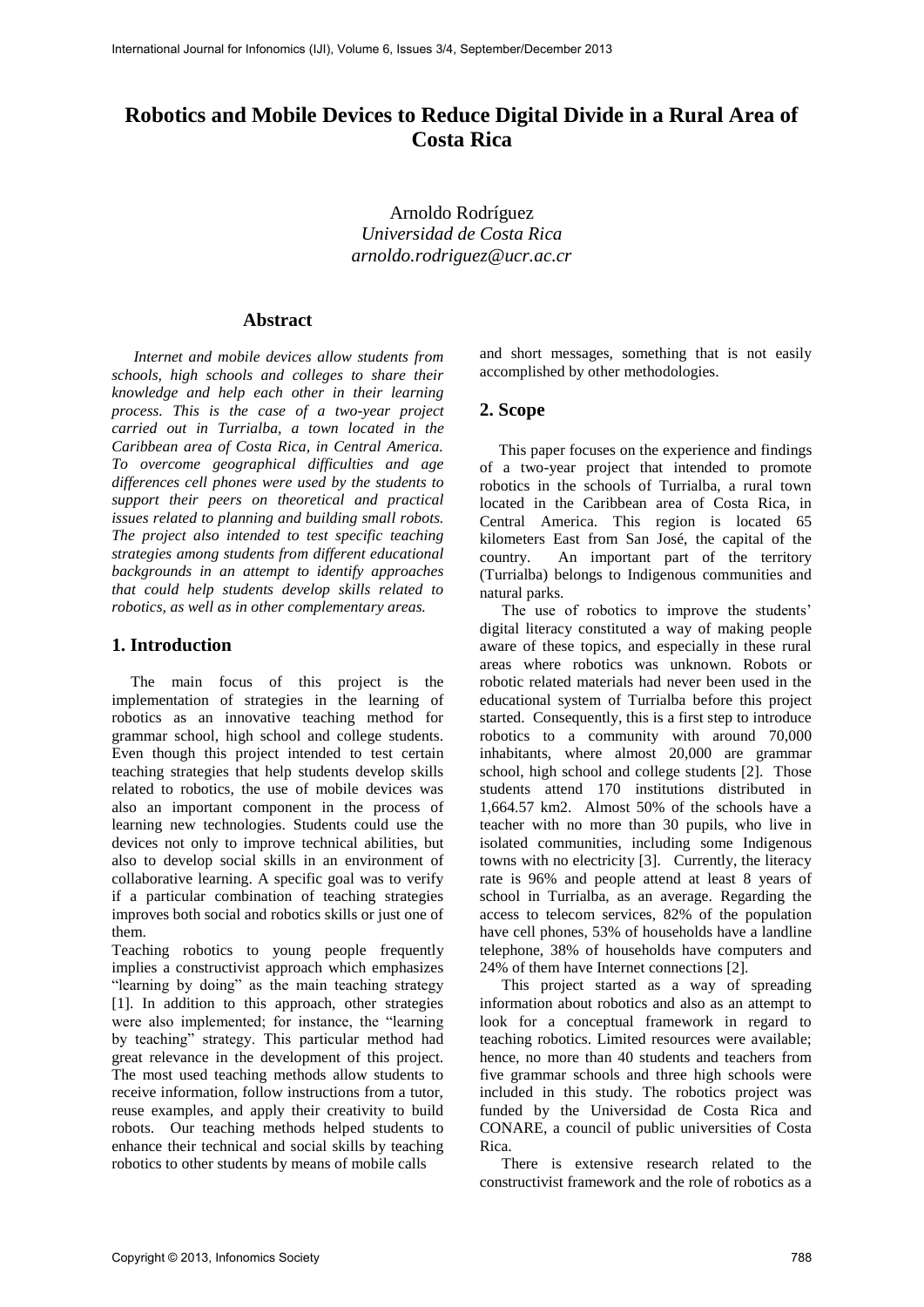cognitive bridge between theoretical aspects of education and concrete experience [1]. Having said that, the focus of our project was not to study the role or the importance of constructivism/constructionism. Instead, we paid attention to the resources and strategies that can be applied to relate theory and practice in a way that let students build their own knowledge about robotics.<br>Usually, teaching robotics

teaching robotics entails the participation of learners in robot tournaments as a mechanism to increase students' motivation and as a way to evaluate their progress. However, our project focused on collaborative processes and sharing knowledge in lieu of contests, as other projects did. The participants in the project were not evaluated with formal methods (pre-test, post-test); but instead we checked the progress of learners while building robots to improve versions iteratively. When a student faced a barrier to continue, she asked the instructor or peers for help to solve the problem. Help was given face to face or via Short Message Service (SMS). Therefore, robots were viewed as instructional media for an extracurricular activity that was not integrated into the classroom.

#### **2.2. Problem**

An important problem faced by the project was overcoming geographical barriers, difficulties to have access to Internet and robots, and age differences related to promoting robotics both at grammar schools and high schools. Consequently, it was necessary to find the resources and a methodology that helped learners to acquire the skills for building robots as well as developing abilities in collaborative work.

#### **2.3. Purpose**

The general purpose was to expand the knowledge about robotics as a way to improve the digital literacy and to reduce digital gaps in grammar schools and high schools from rural areas in Costa Rica. This effort promoted the diffusion of an innovation, namely robotics, by applying an informal learning process without formal evaluation [4].

Our general objective was to identify and apply a methodology that provided some knowledge about robotics to grammar school and high school students from rural communities in Costa Rica. Then, the project aimed to test selected teaching strategies among students from different schools to determine which strategies are better suited to help learners develop skills related to robotics, as well as abilities in complementary social areas. Skills about robotics included planning, building, and programming robots and the complementary areas were collaborative work, communications and social networks.

In order to achieve the general objective, the project tried to answer the following questions:

Which resources and methods are best suited to promote robotics in educational institutions of rural areas?

Which strategies allow students to develop skills for building and programming robots in a shorter period?

Which strategies best help students to master building and programming robots?

Which strategies best integrate knowledge and abilities about robotics, collaborative work, communications, planning, and social networks? In the next sections we discuss possible solutions, answers to the questions above, the evolution of the project, other research related to our subject, evaluations and conclusions.

## **3. Background literature**

Since the diffusion of robotics as an innovation for education was the north of this project, concepts related to teaching strategies, skills for problemsolving, managing cognitive load and learning by using mobile devices to support collaborative learning were particularly important.

#### **3.1. Teaching Strategies**

A teaching process implies pedagogical strategies or teaching strategies that refer to the methods of instruction. Pedagogical strategies include teaching events to help the learner follow her/his learning process. Learning by example, learning by storytelling, learning by doing, learning by problem solving, learning by games, learning by analogy are a group of discovery strategies, where the learner infers rules from experiments where she is involved in manipulating devices or following procedures.

Among pedagogical strategies, "teach to others", "learning by doing" and discussion groups allow students to assimilate contents. Interaction between learners impacts individual and group behavior because having access to others opinions and help "can develop individual reflection on and analysis of various problem factors" [5]. In particular, problemsolving activities not only involve aspects related to the complexity of the problem itself but also those related to the personality traits of students. This reason led the project to apply learning by teaching as an important teaching strategy to solve design and programming problems.

## **3.2. Enhanced Expertise**

In addition to the teaching strategies applied in the project, a manner to help students to evolve from beginners to intermediate learners was taking into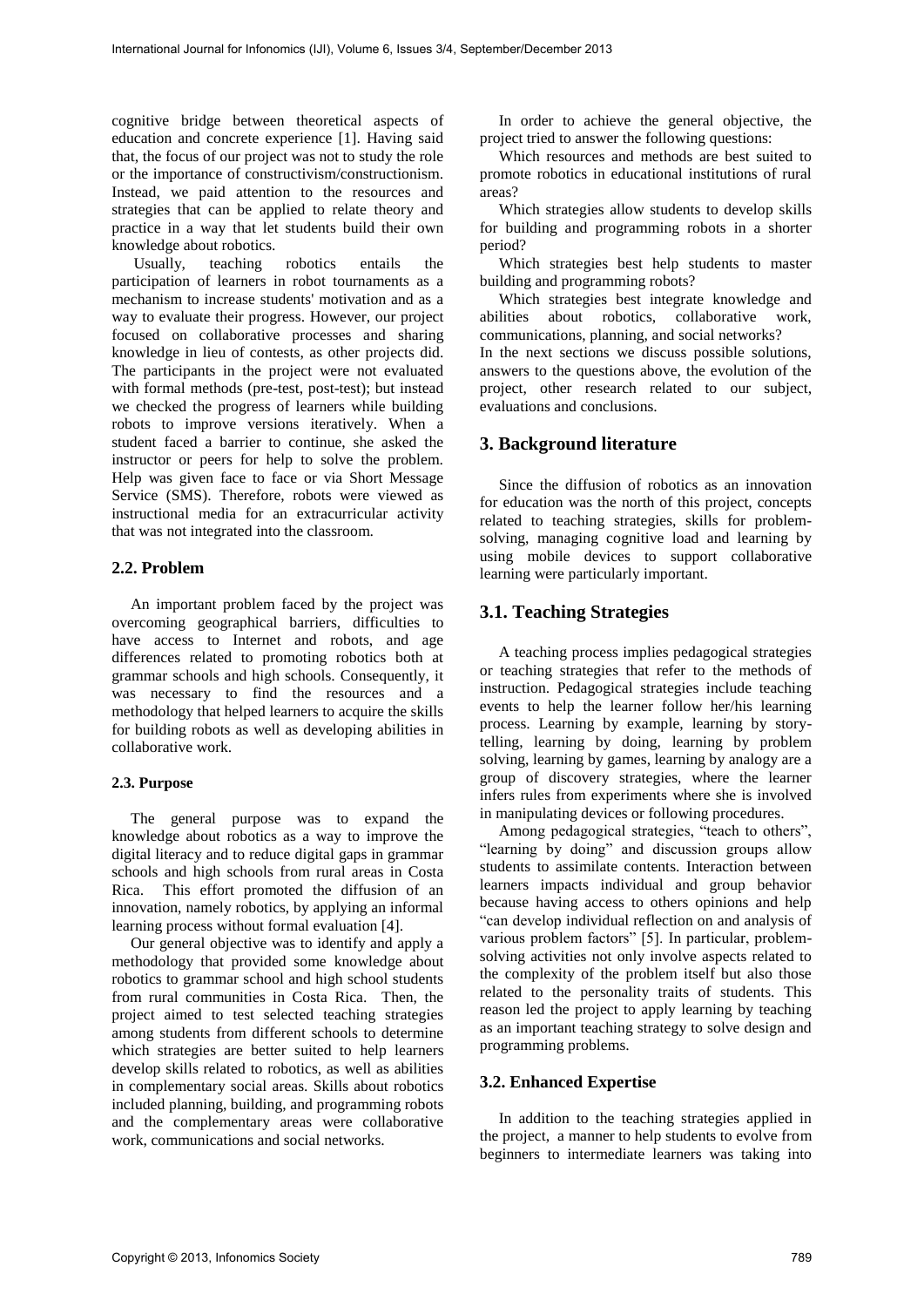account that freeing working memory or short-term memory is another important aspect for learning [6][7], because working memory has a limited capacity to deal with novel information. Every time a learner masters a type of knowledge or a model of robot, her working memory is free to acquire more complex concepts and skills in an iterative process [6]. As a result, the learner acquires new knowledge step by step and chunk by chunk in a process that includes feedback from the instructor and other learners, correction of errors, and solving problems with an increasing level of difficulty. Then, a learner acquires a simple concept and, iteratively, she learns more complex skills until acquiring an intermediate or higher level of expertise. According to Cognitive Load Theory (CLT) the use of examples also helps to reduce the cognitive load of learners while they are learning new contents [8]. CLT proposes providing problems with an appropriate difficulty level, in a repetitive process that includes feedback, the opportunity to correct errors and, gradually, solving problems with an increasing level of difficulty.

The teaching/learning process helps the learner go from novice to expert in five phases that let a learner pass through as she progresses: novice, beginner, competence, proficiency and expertise. In each phase, the learner performs certain activities intended to achieve some skills: receive and remember; imitate and apply; select and decide; understand and design; recognize and master [9]. In addition, these phases define the skills that a learner can develop: skills to deal with free-context situations, skills to act in context-sensitive conditions, skills for problem solving, skills to recognize patterns, and skills for managing complex situations. This approach is useful for gradually teaching robotics and also for adapting support to students as they progress and accumulate experience in building and programing robots. As the learner improves her knowledge, she also develops more responsibility, experience and expertise. Thus, students did not limit themselves to receive and remember information because they also were able to imitate and apply examples and rules. Advanced learners improved their knowledge and skills to design new and different robots and programs, achieving competence and proficiency levels.

In this case, other concepts associated with getting expertise are mobile learning and ubiquitous learning [10]. Mobile learning (m-learning) implies building knowledge in different contexts and types of activities with the support of mobile devices. Ubiquitous learning (u-learning) adapts e-learning and m-learning to anywhere and many disciplines [11]. In fact, students in a laboratory on an urban setting can interact with learners in another place nearby a cane plantation, at the same time [12]. They can also blend (b-learning) different

teaching/learning strategies, as well as media, online and face-to-face interaction.

# **4. Related work**

In general, it is not common to find projects that integrate robotics, teaching strategies and mobile communications. However, [13] research involving undergraduate students as "mentors" of younger learners who attended a summer program is close to our project. Some differences between the two projects include the time of the experiences, the number of participants and the use of mobile devices that were not as extended in 2004 as in 2010.

In [14], learning by design and the integration of learners from kindergarten to university are studied. Additionally, [15] report about the roles of robotics to support teaching different subjects, with Saya, a robot, playing the role of companion or teacher agent [15]. Other projects related to ours refer to robotics as a medium to attract high school students to science, technology, engineering, and mathematics [16][17]; an additional initiative focuses on improving digital literacy using robotics [18]; the roles that robots can play and the methodologies supporting teachers and students have also received attention from researchers [1][15][16][19]. More detailed, [18] and [19] report different phases or stages to progress learning about robotics that include visualization, simulation, building robots and creation of new models. In addition, [16] refers to Bloom's taxonomy and the links with direct instruction, problem/inquiry-based learning and project-based learning.

## **5. Solutions**

The approach of this project included traditional activities and other ones that aimed to integrate technical aspects of robotics to skills related to collaboration and to group or social generation of knowledge.

#### **5.1. Strategies**

While learning robotics, students usually receive information, follow instructions from a tutor, reuse examples, and apply their creativity to build robots; but the teaching methods commonly used do not help students to improve their technical and social skills by teaching robotics to other students, as was done in this case. Learners in the project performed three activities throughout two years:

1. Following a tutorial. The students had access to a computer-based tutorial including step by step instructions, 3D graphics and video. As a complementary resource, an instructor was available to support learners.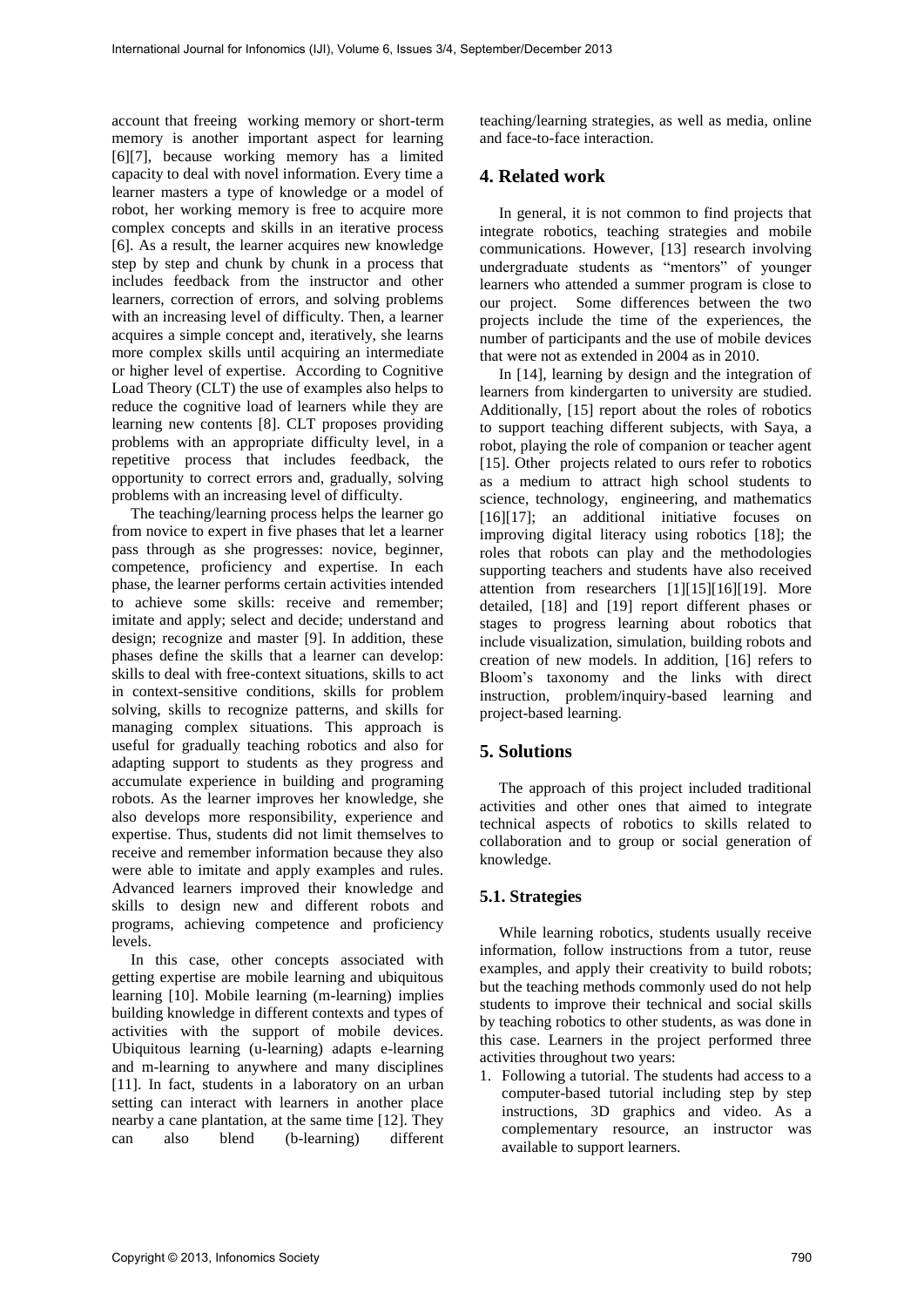- 2. Creation of models by means of free exploration. The students participated in sessions to build robots from scratch on their own, in collaboration with other learners and with the support of some mentors.
- 3. Meetings, demonstrations and workshops. After acquiring proficiency on assembling and programming basic robots, some students traveled to other communities to share their experience with other students and teachers.

Accordingly, those activities were intended to test the following teaching strategies:

- Learning by example while students follow a computer-based tutor with the complementary support of a human instructor.
- Learning by doing new models of robots with the support of a human instructor.
- Learning by teaching robotics to other learners.

We did not identify and apply a particular methodology to support the students in the learning of robotics. Instead, a mix of teaching strategies was used. The strategy that best help students master building and programming robots according to our experience in this project was "learning by teaching" [20]. This was a main teaching strategy intended to help students improve their technical and social skills by teaching robotics to other students. This strategy<br>was very useful when advanced learners met when advanced learners met students from other educational institutions to teach them the first steps about robotics. Other complementary teaching strategies were also applied, such as learning by doing and learning by example [21].

Learning by doing is a strategy where the student can create her/his own knowledge and this project applied learning by doing and learning by teaching. Students who were formally trained in building and programming basic robots became skilled in robotics after a discovery and learning period. Then, they were asked to provide support and guidance to novice learners engaged in learning by doing. It was an intermediate strategy between discovery learning and guided learning that allowed novice and advanced learners to improve their abilities in robotics and social relationships [22].

Most of these advanced learners taught basic robotics not only to students from grammar schools and high schools but also to teachers, by means of oral presentations. Indeed, Fig. 1 shows two of the students explaining basic robotics to high school teachers during a training activity at the University campus in Turrialba. Also, three of the skilled learners were interviewed on a radio talk show of the University of Costa Rica, the leading university in the country.



Figure 1. Advanced learners explained basic robotics to teachers in a training session

## **5.2. Experience**

Students who received a formal training with learning by example and following tutorials developed technical skills about planning, building and programming robots and they created working models sooner than students who learnt by discovering first, in a more informal process. After a formal training (one term) of learning by example with instructors' support, the students of this first group preferred to work alone to enhance their skills with a learning by doing strategy and discovering new ways using their creativity.

In their second term in the project, these boys continued their routine but new participants asked for their help. Instructors also pushed the old group to support novice students as a way to improve selfconfidence and theoretical and practical abilities. The response of skilled students was positive, but they preferred to explore alone and very seriously, most of the time. One of these students prepared a model for a science and technology contest in his school. He spent additional time to develop a robot, working alone, and was the only one with a robot in the tournament.

These students were a small group (only six boys, 11-12 years old) from a public school located in the university campus. They were used to visit the laboratory frequently. They were also skilled using computers and liked to spend free time, in the afternoon after school time, building robots under instructors' guidance without a teacher of their school to support them. Their school teacher was concerned because girls of the same classroom did not want to participate in the project.

On the other hand, a group with more girls than boys from a private school started six months later, supervised by their computer teacher and the project instructors. Instead of receiving a previous formal training of learning by example and following a tutorial, this group began discovering how to build robots learning by doing, step by step, assembling, making mistakes, reassembling models for a long time before learning to program robots. The learning process was more collaborative, with more communication between students and more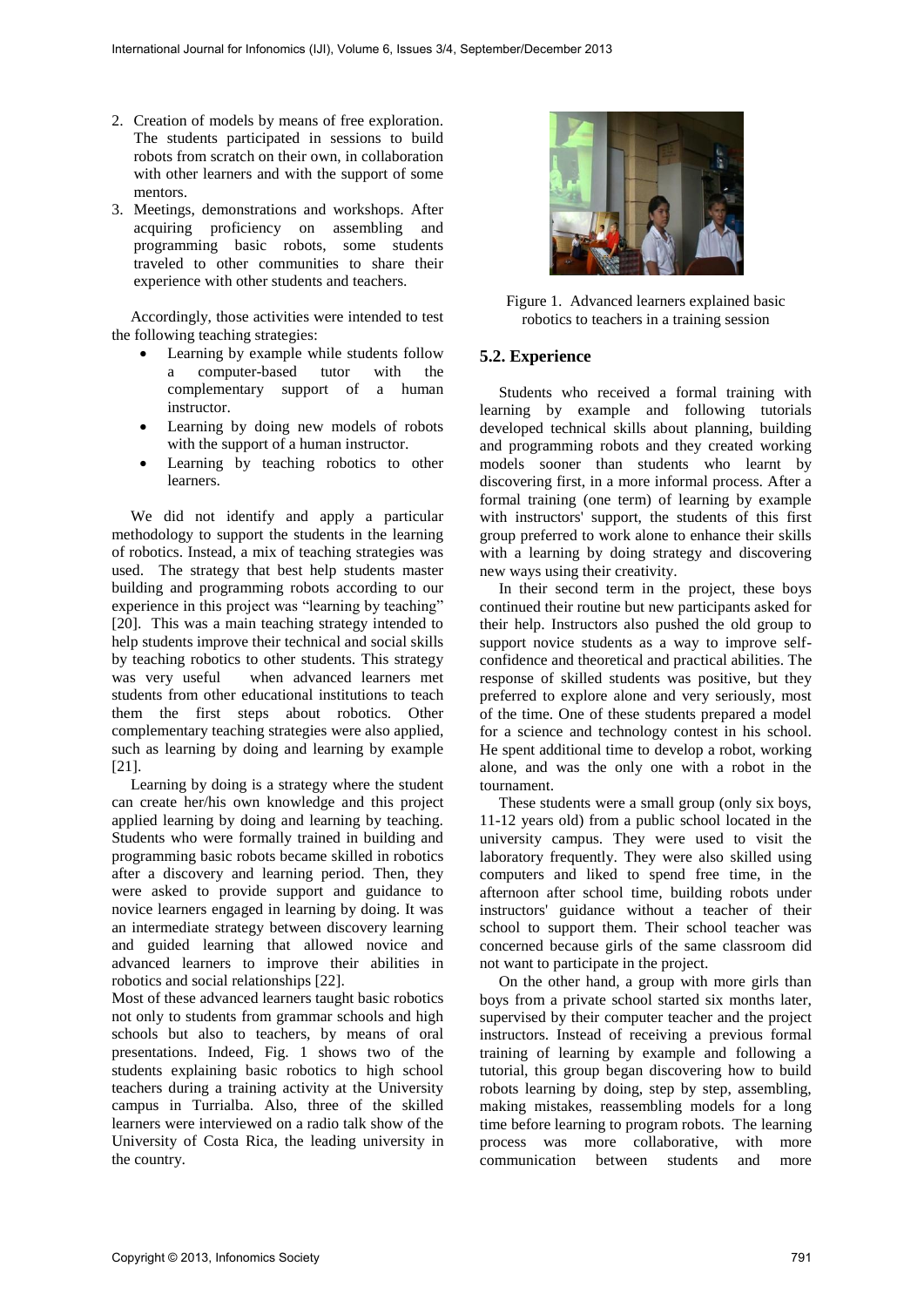difficulties for learners because the lack of initial instructions. Usually, when a student solved a problem, the instructor asked her to teach the group. This method was challenging for those students because they were invited to explain their discoveries in front of the group. At the beginning, only a boy liked to show his progress, but after some weeks two girls started with demonstrations of their work and one of them also became more self confident and developed strong communication skills along the following months.

After a term of slow progress, this group became more and more skilled, not only planning and building robots but also programming them. Finally, these students were able to teach theory and practice of basic robotics to high school teachers and students, during training sessions developed in the university campus or in visits to communities. This kind of activities reinforced the group's skills about robotics and the students' abilities to share and communicate knowledge. Girls played an important role in this experience because they showed skills to get empathy from other students.

## **5.3. Sharing**

Creating social networks to support the diffusion of robotics entailed linking students and the original planning called to do so by using face to face synchronous communication in a laboratory and by means of a Web site (e-learning and asynchronous communication). However, technological barriers to access Internet from the laboratory, the schools, and houses of the students became a difficulty for using social networks as a mechanism to share resources and knowledge. The laboratory in the University had a broadband connection to Internet, but the engineers on charge of technical support did not connect all computers to Internet alleging security reasons. Wireless broadband were also available but students did not have their own equipment to take advantage of the service. Unfortunately, a good resource for teaching and learning was not useful because of a technical policy in the university.

Facing this type of first order gap related to physical or material access [23], students started sending text messages and, although less frequently, images by cell phones to support each other when some of them were building or programming robots in the laboratory and other were at the school or at home. In that way, the laboratory experience evolved to a blended (sometime ubiquitous) learning process in which advanced students reinforced their learning by teaching other learners about theoretical and practical issues.

At the beginning of the project, using mobile devices as a media for the teaching/learning process was not planned because the university did not fund cell phones. However, some students had cheap

devices and sending text messages was affordable because the Costa Rican government provides subsidies to keep SMS tariffs low for everybody. Cell calls and mobile access to Internet were not as cheap for children and teenagers. Fig. 2 shows a model that encompasses different components of the project.





## **5.4. Diffusion**

After some visits to other educative institution, newcomers engaged in the project and both they and the previous participants used SMS of their cellular phones to exchange help about technical aspects. A small virtual network of social relationships emerged after face to face meetings as a kind of informal community of knowledge building [24].

Some students sent SMS to other ones in a same city (Turrialba, headquarter of the project), but also to Pejibaye and Tucurrique, two communities separated by a 90 minutes bus trip from the laboratory at the University. The connection between students from the three communities began when instructors and students of Turrialba visited two high schools in Pejibaye and Tucurrique. After the initial meeting, students of the three locations met sometimes (face to face) in the laboratory and sometimes communicated by SMS in a virtual and mobile social network. E-mail was not useful because cell phones are more accessible than computers and Internet in rural areas of Costa Rica [2]. In most schools, students only have access to Internet when they attend courses in a computer laboratory.

Because mobile devices are different and have different limitations [25][26], some students did not have direct access to shared contents but they saw materials together around a single device or passing around devices with different contents, not only in the laboratory but also at the school. The integration of students coming from different institutions and levels of study was not difficult. For example, there were several instances of learners from high schools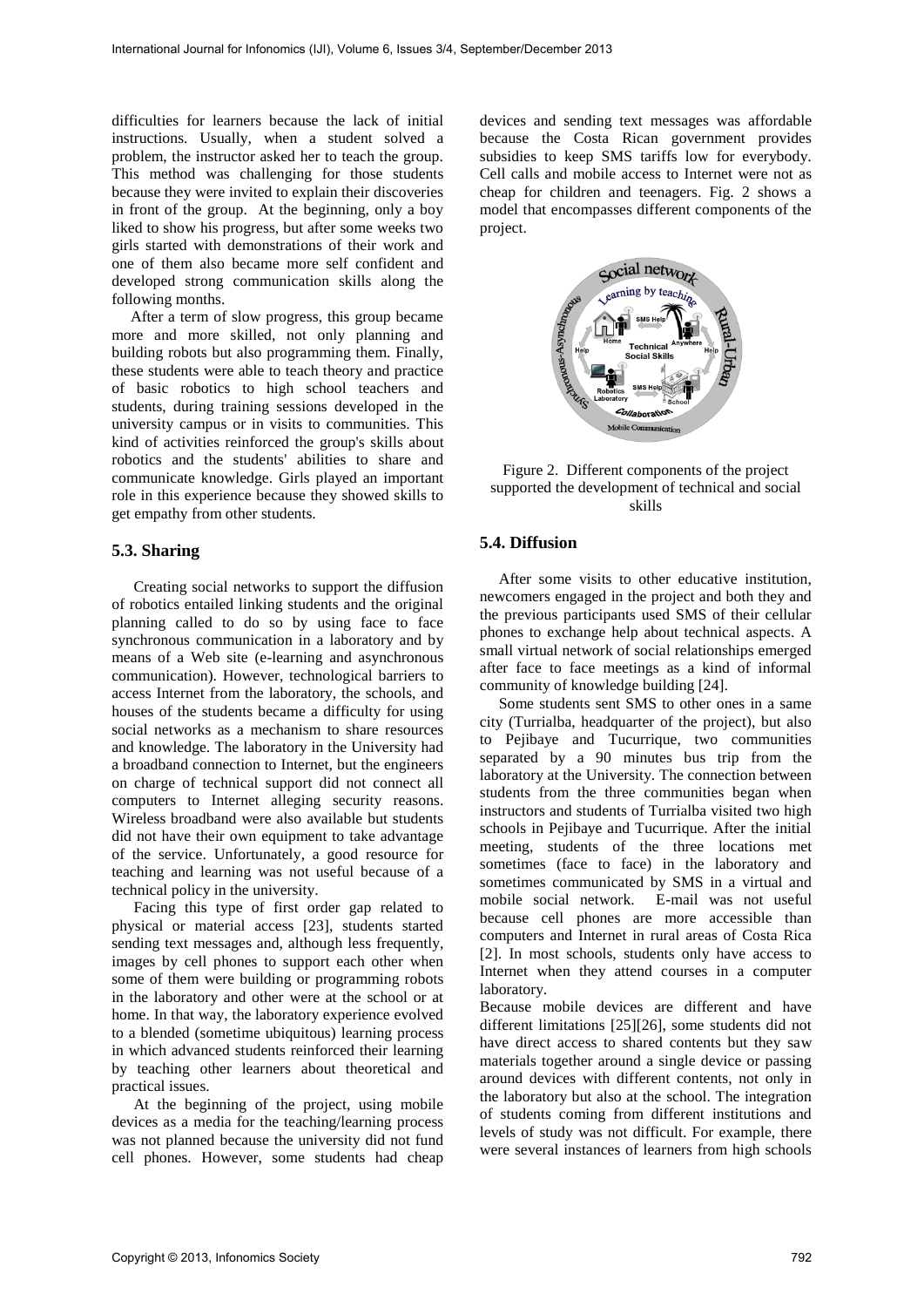requiring support from grammar school students who were advanced participants.

## **5.5. Division**

Another side of this story is that two additional groups of learners faced troubles and ended up quitting the project. A group of six girls and boys (fifth grade) was very playful, undisciplined and focused more on building robots than programming them. Only two girls tried to create working models but their progress was very slow because they changed models continuously, every time a difficulty appeared. This group belonged to the same school were the very serious boys described above studied.

An additional group entered early in the project and quickly left. No progress was possible in this case due to digital divide causes. Girls from a school located in a poor community, near to the dump of the city, had not had frequent contact with small plastic pieces such as those of the robotic kits used in the project. However, they were pleased to manipulate plastic pieces (Lego bricks) and began building basic robots, following examples of a printed guide with simple and clear graphics as [1]. Instructors knew the girls were not used to manipulate computers and the goal was to support and encourage the learners to enhance their technological literacy by means of visual or iconic programming. Usually, girls face troubles to learn programming and take computer science or engineering related careers at higher levels of education [27].

After a few sessions, the girls gave up. Finally, the group moved to other activity that included playing chess and taking basic computer lessons (Edubuntu) to improve digital literacy. This transitional activity let learners pass from manipulating real chess pieces to planning and playing games in a computer. They preferred to continue with chess and computer classes until the project finished.

Schools located in poor and isolated rural communities face digital divides: almost 15% of the 138 grammar schools in Turrialba did not have electricity when this project began. According to [30], more than 100 schools did not have Internet access and in 90 of those schools students had neither Internet nor computers. Indeed, 50 schools reported they needed a total of 500 computers for students, at least.

In addition to the digital divide, schools in Turrialba also faced other important problems related to infrastructure. By 2009, 50 schools were in need of classrooms, libraries, desks, chairs, blackboards, toilets, and even drinking water in some cases [30]. Thus, the digital divide became another gap that separates this region from the more developed central areas of Costa Rica and from the social and

economic conditions of industrialized countries, for instance.

# **6. Context**

Costa Rica has developed an Educational Technology Program (ETP) since 1987 by training teachers, building computer laboratories and teaching computer topics, included robotics, both in grammar schools and high schools. This is a collaborative effort of the Ministry of Education and a private organization (Omar Dengo Foundation) [28]. In Turrialba, this program covered 21 primary schools and high schools of around 170 educational institutions in total. Approximately, 40% of the students in grammar schools and 60% in high school were covered in the area [29]. However, robotics was not included in the syllabus followed in Turrialba at the start of our project. According to [29], just 1533 students of a total of 472,788 covered by ETP were involved in educational robotics in Costa Rica in 2010. By that year, more than 800,000 students were enrolled in Costa Rican schools. Therefore, robotics was not an important activity of ETP.

A more critical problem was that only 21 out of hundreds of teachers working in grammar schools and high schools of Turrialba were trained on Information and Communication Technologies (ICT) when this project started. There were thousands of students but only a small number of teachers was trained to apply ICT for teaching [31].

In 2009, the Atlantic Branch of the University of Costa Rica, located in Turrialba, opened a Bachelor's degree program to teach educational computing and a robotics course was included. Consequently, a computer laboratory was created and robotics kits were bought with funds of a council of public universities (CONARE). The University of Costa Rica assigned additional funds for our initiative, a project intended to use kits and a laboratory in the diffusion of robotics as an innovation for education in the region.

A first step was to train college students as instructors of robotics. These instructors were students of the educational computing program and they were programmers interested on robotics who became involved in the project. They followed a learning process that included learning by example, learning by doing and collaboration. After a term of training, instructors received six students from a grammar school located in the university campus and another group from a school located in an urban sector far from the campus. During the following terms more students joined and the university bought more equipment. A Web site to share digital materials, tips and links to Internet resources was created but, unfortunately, connection to Internet was not always available in the laboratory or at the students' houses. That was one of the main reasons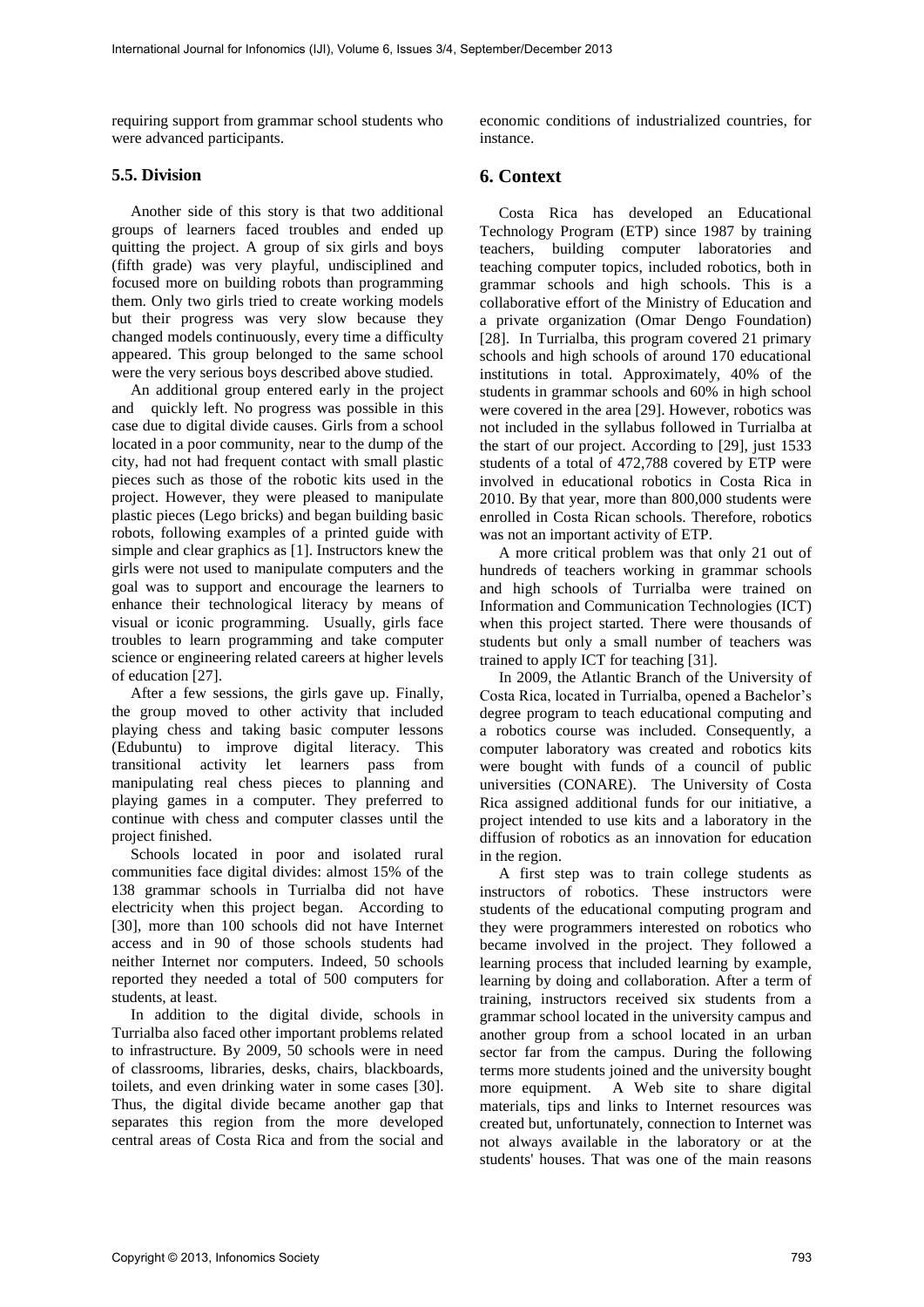behind the adoption of SMS as a complementary medium of communication.

This "club" of robotics was created to let students to enjoy free time after school by approaching to robots. Consequently, participation was free and students could not practice with kits when they had to prepare for school tests. However, despite the importance of their formal studies, some of the participants had to travel for 90 minutes from their communities to the university campus and spent another 90 minutes to go back, one day per week. The travel included taking a bus, drop off the bus, walk across a small bridge to pass a river and take yet another bus, because the bridge was in bad shape and could not be crossed by buses. In Fig. 3 high school students build a robot in the laboratory at the university campus.



Figure 3. Students from rural high schools were trained on basic robotics

# **7. Evaluations**

This project was a small-scale qualitative process aimed to disseminate information about robotics that lasted two years and at the end of each period evaluations were developed using printed surveys. Participants expressed their level of satisfaction with the instructors, teaching materials, and methods applied, and they were also asked about their recommendations to improve the activities. Additional data about the progress of the project were also collected by means of interviews to participants, direct observation of learners and instructors' field notes. In general terms, participants marked with "good" and "very good" most of the indicators of quality of the process. A minority of learners was pleased to participate in a project related to their future interests as students and workers. Two students expressed that this experience with robotics was important because they wanted to study engineering and design. Most participants did not link the project with long term plans, but they found the process helpful for activities in their schools.

After a two year project, around 40 students from eight grammar schools and high schools, six college students and a small group of teachers had participated in demonstrations and workshops about

basic robotics. Fig. 4 shows teachers in a training session.



Figure 4. The project also included training for teachers

Unfortunately, only a school followed up the "robotics club" with an increased number of participants, in Turrialba. Furthermore, an additional classroom and instructors are required now. In Fig. 5, students of a new group of learners are showed building robots in 2013.



Figure 5. New students required an additional classroom in 2013

In collaboration with another public university, the University of Costa Rica is developing a similar project in other communities away from Turrialba. A private organization (Quirós & Tanzi Foundation) developing a One Laptop Per Child (OLPC) program with the Ministry of Education in Costa Rica introduced robotics in three grammar schools of Turrialba [32]. A group of these students had an important participation in a national robotics contest under the supervision of a former instructor of the project. Another local private school hired an instructor who was partially trained in our project and this institution also started a robotics program. The impact of the project was positive because people had their first encounter with robots.

## **8. Conclusions**

As a result of this experience, we have integrated parts of some guides and methods for promoting robotics. The mix of different methods includes teaching strategies in a small social network based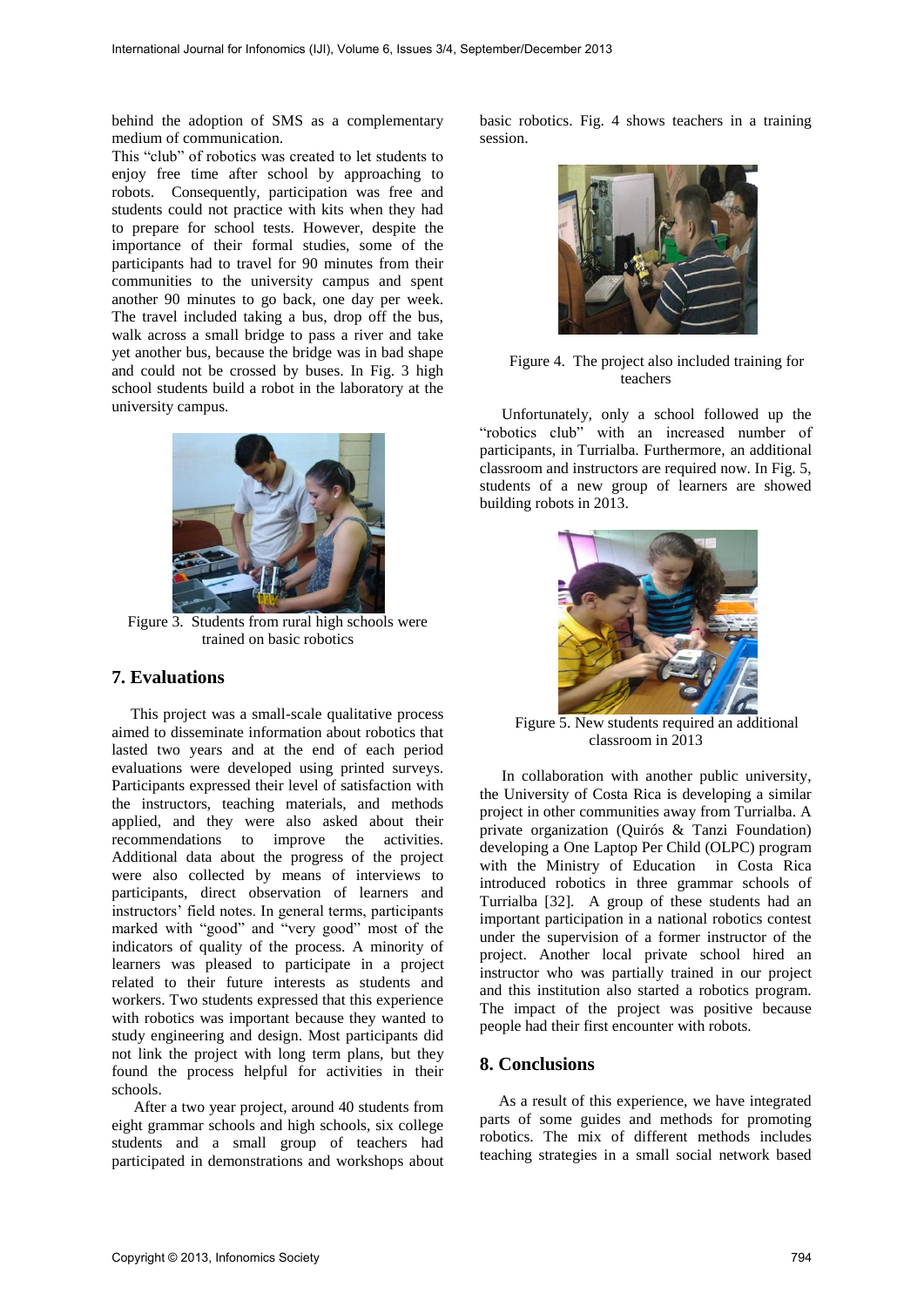on mobile devices and short messages service (SMS). Discovery learning was the best strategy to help students master building and programming robots, but learning by teaching let students integrate knowledge about robotics and social skills. The lack of infrastructure to access Internet was a barrier to use social networks and Web sites; then, instead of giving up, students switched to SMS. This is a paradox because, on one hand, a developing country does not offer easy access to Internet and, on the other hand, the same country keeps SMS tariffs cheap and learners profit from this "advantage".

At the beginning, robotics was a taboo theme for many students but it became more appealing during the second year and some parents also became interested. In some opportunities, parents even paid for transport to visit schools and high schools if University funds were not available.

An important lesson learned is shifting from the vision of a pilot project to a strategic thinking of education related to economic and social growth. Many experts on educational computing are concerned about constructivism and other "pedagogical aspects related to ICT, paying less attention to the relationship between education and social and economic development, especially in rural zones" [33]. Robotics is an appealing activity linked to artificial intelligence that can blur the view of academics, moving them away from the perspective of the future digital literacy, employment and income of current children and teenagers ten years forward, when they will be young workers.

# **9. Acknowledgements**

This project was supported by the Universidad de Costa Rica and the Consejo Nacional de Rectores de Costa Rica. The author thanks Ms. Xinia Delgado, M.Ed., and Ms. Kathia Quirós, M.Ed., for their contributions to the project, and Mr. Jimmy Nájera, a volunteer who helps children of poor communities to improve their digital literacy.

# **10. References**

[1] Bilotta, E., Gabriele, L., R. Servidio, and Tavernise, A., 'Edutainment robotics as learning tool', (2009), in Z. Pan, A. Cheok, W. Müller, and M. Chang (Eds.), Transactions on Edutainment III, Lecture Notes in Computer Science 5940, pp. 25–35.

[2] Instituto Nacional de Estadística y Censos (INEC), (2013), 'Indicadores cantonales, Censos Nacionales de Población y Vivienda 2000 y 2011 Cartago';

http://www.inec.go.cr/A/MS/Censos/Censo%202011/SIM/ C0/05.%20Indicadores%20cantonales%20Cartago/Indicad ores%20Cantonales.pdf (12 December 2013).

[3] Ministerio de Educación Pública, (2010), Nómina de centros educativos, clasificados por dirección regional y circuito, Costa Rica.

[4] Rogers, E., (2003), Diffusion of innovations, Fifth edition, Free Press, United States.

[5] Spector, J., (2008), 'Complex domain learning', in H. Adelsberger, Kinshuk, J. Pawlowski, and D. Sampson (Eds.), 'Handbook on information technologies for education and training', pp 261-275.

[6] Lin, T. and Kinshuk, (2004), 'Adaptive techniques for supporting working memory capacity', in Proceedings of the International Conference on Computers in Education (ICCE2004), Australia, pp. 7871-792.

[7] Moreno, R., (2004), 'Decreasing cognitive load for novice students: effects of explanatory versus corrective feedback in discovery-based multimedia', Instructional Science, Vol. 32, Netherlands, pp. 99-113.

[8] Sweller, J., (1988), 'Cognitive load during problem solving: effects on learning', Cognitive Science, Vol. 12, pp. 257-285.

[9] Payr, S., (2003), 'The Virtual University's faculty: An overview of educational agents', Applied artificial intelligence, Vol. 17, Germany, pp. 1-19.

[10] Chang, M., Wu, S. and Heh, J., (2008), 'Making the real world as a game world to learners by applying gamebased learning scenes into ubiquitous learning environment', in Z. Pan, A. Cheok, W. Müller, A. El Rhalibi (Eds.): Transactions on Edutainment I. Lecture Notes in Computer Science 5080, pp. 261- 277.

[11] Liu, C., Wu, S., Chang, M. and Heh, J., (2008), 'Guiding students to do remedial learning in school campus with learing objects' spatial relations', in Proceedings of workshop on ubiquitous learning models for K-12, higher education, and adult education, 16th International Conference on Computers in Education, pp. 249-256.

[12] Chen, N., Wei, C., Kinshuk, Chen, Y. and Wang, Y. , (2008), 'Bridging the gap between face-to-face and cyber interaction in holistic blended learning environments', in H. Adelsberger, Kinshuk, J. Pawlowski, and D. Sampson (Eds.), 'Handbook on information technologies for education and training', pp 239-259.

[13] Sklar E. and Eguchi, A., (2004), 'Learning while teaching robotics', in Proceedings of AAAI Spring Symposium 2004 on Accessible Hands-on Artificial Intelligence and Robotics Education.

[14] Korchnoy, E. and Verner, I., (2010), 'Characteristics of learning computer-controlled mechanisms by teachers and students in a common laboratory environment', International journal of technology & design education, Vol. 2, Issue 2, 2010, pp. 27-237.

[15] Yorita, A., Hashimoto, T., Kobayashi, H. and Kubota, N., (2009), 'Remote education based on robot edutainment', in Progress in robotics, Communications in